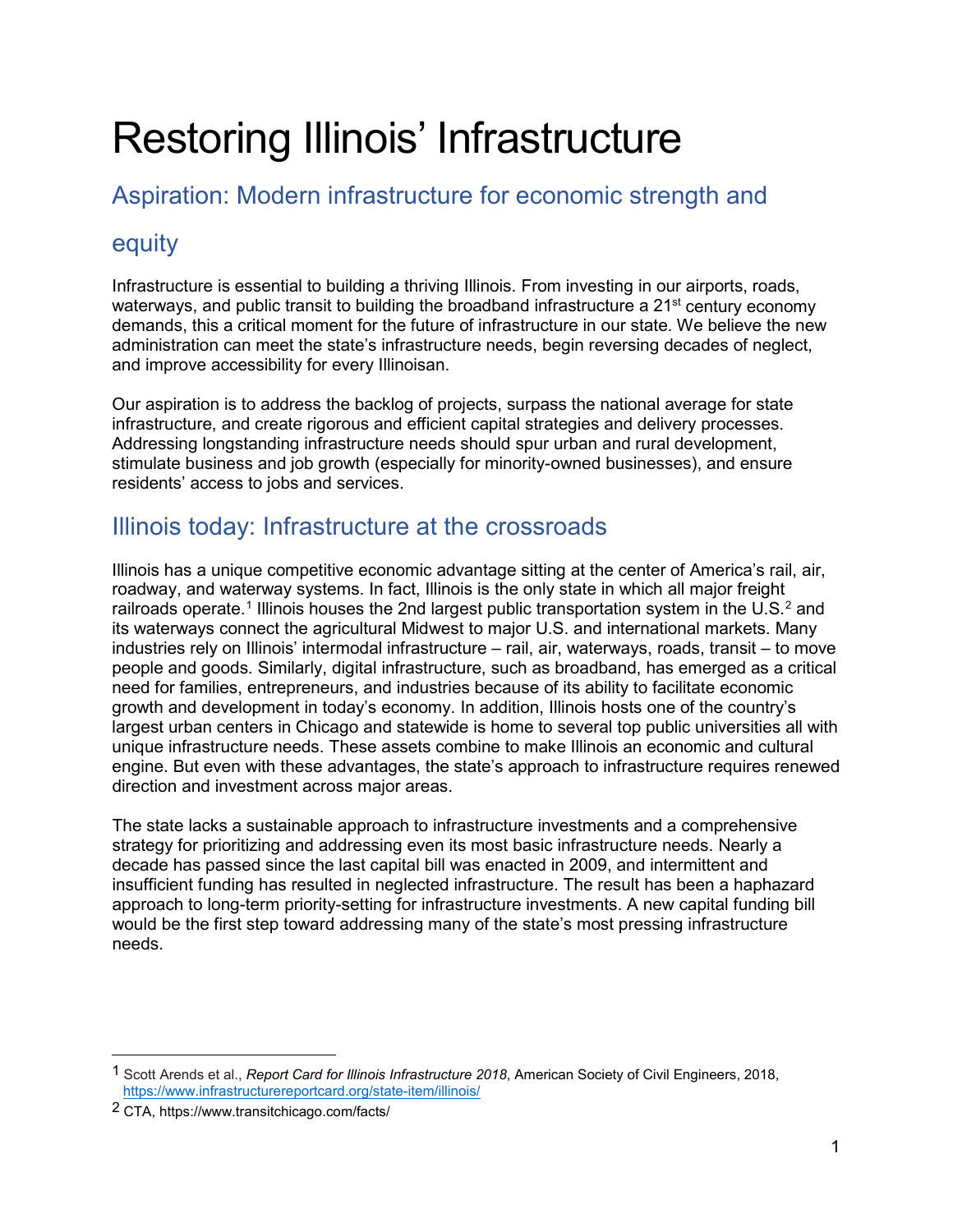In the absence of leadership, neglected infrastructure continues to be a problem. In Illinois, 2,[3](#page-1-0)03 bridges (8.6 percent of the statewide total) are classified as structurally deficient.<sup>3</sup> Illinois roadways, ranked 47<sup>th</sup> in the nation<sup>4</sup>, are also prone to congestion causing travel delays. The state's waterways also carry significant risk, with many locks exceeding their design life where potential failure could lead to the loss of billions of dollars in economic activity. With respect to public transit, Chicago ranks just fifth in capital spending per area resident among peer cities $^5$  $^5$ , indicating that the state is not keeping up with other peer regions as transit usage increases. Similarly, freight rail anticipates 30% future growth in shipments over the next 30 years which will necessitate continued investment. $^6$  $^6$ 

In terms of state-owned facilities, deferred maintenance totals just under \$7.4 billion for FY 2019, a figure that has been growing on average by \$550 million each year since FY 2012.[7](#page-1-4) At public universities and community colleges, the backlog of deferred maintenance projects is over \$4 billion. The Illinois Board of Higher Education has stressed the importance of addressing the most urgent facility needs on Illinois campuses, which could bring down campus facility fees<sup>[8](#page-1-5)</sup>. Investing in campus infrastructure could also help the state attract and retain students. Beyond physical infrastructure, almost ten percent of Illinois residents do not have reliable access to digital broadband.<sup>[9](#page-1-6)</sup>

Internal processes designed to improve supplier diversity throughout procurement are also in need of modernization and reform. Redundant and difficult procurement processes delay project delivery. Current practices fall woefully short on achieving equity in contracting. Only 16 percent of Illinois infrastructure projects satisfied diversity sourcing criteria in 2017, below the state's own goal of 20 percent.<sup>[10](#page-1-7)</sup>

Recent efforts to support the state's infrastructure should be sustained. One example is the Chicago Region Environmental and Transportation Efficiency Program (CREATE) that aims to reduce congestion on the rail infrastructure in northeastern Illinois. Encompassing approximately 70 projects, CREATE addresses both passenger and freight rail needs. However, individual projects such as these are not enough.

# Path forward: Principles for capital infrastructure investment

The new administration has an opportunity to reshape Illinois' infrastructure. This committee has identified three priorities for this work.

• *Support statewide infrastructure* by enabling a stable and consistent funding stream for both vertical and horizontal infrastructure projects, with greater transparency in the planning process. Passing a capital bill would be the first step toward this goal and will

<span id="page-1-6"></span>9 <https://broadbandnow.com/Illinois>

<span id="page-1-0"></span> <sup>3</sup> *2017 structurally deficient bridges, ranked by total number of deficient bridges*, American Road & Transportation Builders Association, January 2018, [LINK.](https://www.artba.org/wp-content/deficient_bridge/ARTBA_State_Ranking_2018.pdf)

<span id="page-1-1"></span><sup>4</sup> Scott Arends et al., *Report Card for Illinois Infrastructure 2018*, American Society of Civil Engineers, 2018, [https://www.infrastructurereportcard.org/state-item/illinois/.](https://www.infrastructurereportcard.org/state-item/illinois/)

<span id="page-1-2"></span><sup>5</sup> Regional Transport Authority, Performance Measures, March 2017, [https://www.rtachicago.org/sites/default/files/documents/plansandprograms/Performance%20Highlights%202017pg](https://www.rtachicago.org/sites/default/files/documents/plansandprograms/Performance%20Highlights%202017pgs.pdf) [s.pdf](https://www.rtachicago.org/sites/default/files/documents/plansandprograms/Performance%20Highlights%202017pgs.pdf)

<span id="page-1-3"></span><sup>6</sup> Scott Arends et al., *Report Card for Illinois Infrastructure 2018*, American Society of Civil Engineers, 2018, [https://www.infrastructurereportcard.org/state-item/illinois/.](https://www.infrastructurereportcard.org/state-item/illinois/)<br>7 Illinois Capital Budget FY 2019 LINK

<span id="page-1-4"></span>**Illinois Capital Budget, FY 2019, [LINK.](https://www2.illinois.gov/sites/budget/Documents/Budget%20Book/FY%202019/Fiscal-Year-2019-Capital-Budget.pdf)** 

<span id="page-1-5"></span><sup>8</sup> State of Illinois Board of Higher Education, FY 2019 Higher Education Budget Recommendations, [LINK](https://www.ibhe.org/assets/files/FY18BudgetBook.pdf)

<span id="page-1-7"></span><sup>10</sup> Illinois Exec. Order No. 07,2018, C.F.R. (2018), [https://www2.illinois.gov.](https://www2.illinois.gov/)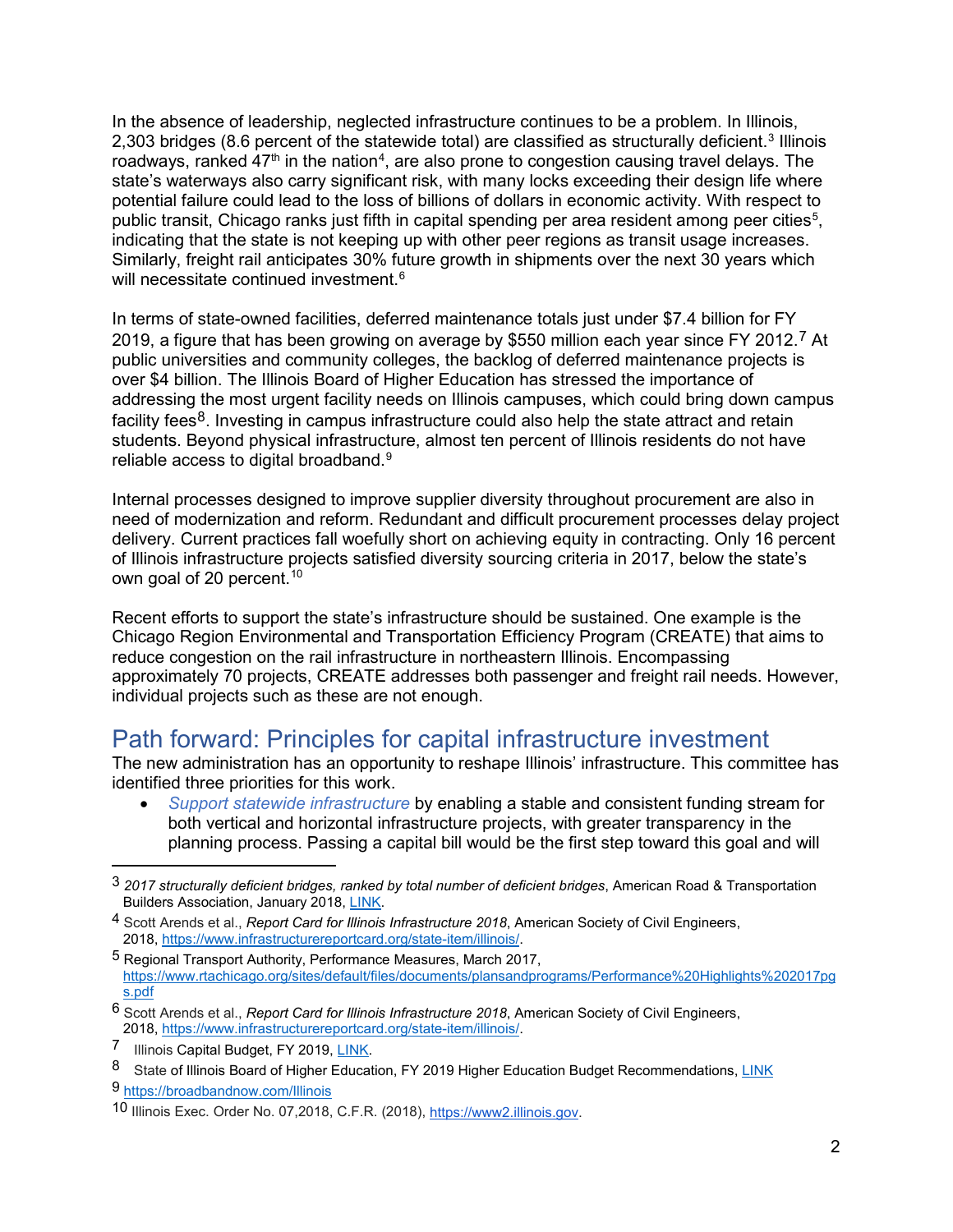ensure investments are being guided by key priorities. In addition to financing a capital bill, an objective approach to project selection and prioritization is critical.

- *Develop foundational digital infrastructure* by allocating necessary funding to match demand and supply of digital services and anticipating the effects of emerging technologies on infrastructure.
- *Expand procurement and supplier diversity* by making it easier for minority stakeholders to participate in infrastructure projects. Attention to this area will promote incentives that foster supplier diversity and reduce barriers to entry for minority stakeholders.

# 1) Support statewide infrastructure

Illinois' infrastructure challenges are broad and systemic. Across all asset classes there is an opportunity to overhaul the infrastructure funding process and improve the approach to project delivery. To do so, we believe there are some key strategies to consider.

# Consider guiding principles for a capital bill

A capital bill will be most effective if it invests funding based on areas of the highest need. "Need" should be evaluated by both project-based needs (e.g., road repairs) and residents' needs (e.g., ability to promote inclusive growth or accessibility to accommodate people of different abilities).

Important guiding principles for an effective capital bill should include the following:

- Structure the project and investment portfolio to appropriately prioritize both fixing deficient infrastructure and capitalizing on opportunities to drive economic growth. This means the state should develop a sound methodology to pick the right projects recommendations to which have been detailed further in this report
- Prioritize addressing health and safety risks to promote equity through infrastructure (e.g., water contamination, residents without basic housing, deficient bridges)
- Secure sustained funding for sound projects that are already well underway or are "shovel-ready"
- Ensure adequate funding for local needs and regional priorities, including the needs of rural areas
- Account for building and maintaining the "last mile" transportation (e.g., local roads to a transit hub or airport) in total project funding
- Consider end-to-end resident experience (e.g., bike-friendliness, congestion-reduction focused intermodal efforts, and accessibility for people with disabilities)

Most importantly, it is vital to ensure that all infrastructure classes—including road, rail, mass transit, water, vertical, and digital infrastructure—receive specific consideration for funding. This integrated approach can also help decision makers think about current and future infrastructure needs.

# Implement more transparent and objective project selection

Illinois needs a more transparent and objective project prioritization process for capital funding. In addition to project cost and other existing measures, prioritizations should more clearly focus on factors such as resident impact (e.g., safety, congestion reduction, or usage), economic impact (e.g., measures of inclusive growth such as increased mobility for disconnected communities, improving higher education institutions, or stimulating industrial growth), and climate impact and resiliency. A transparent process, executed in close coordination with local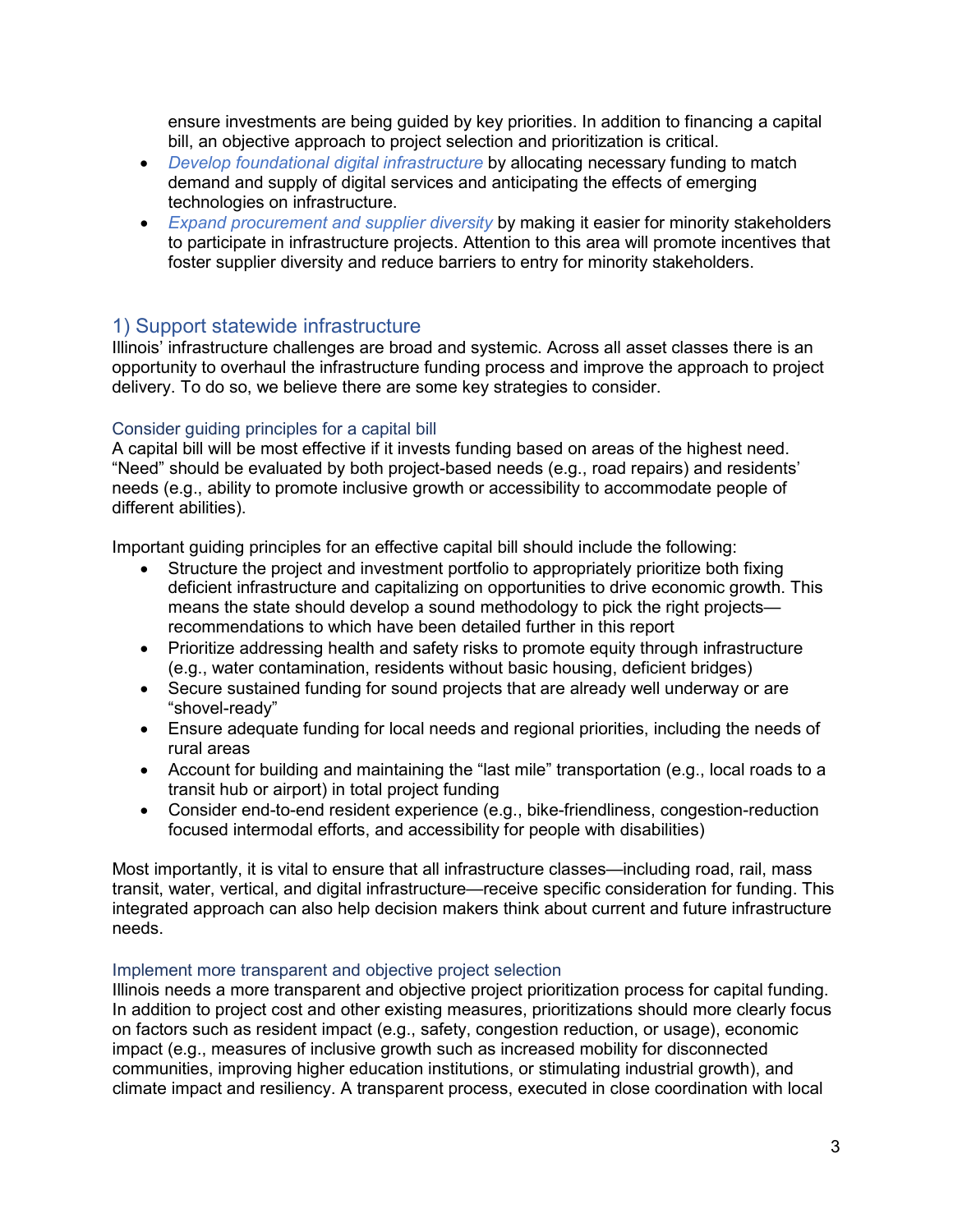governments, could provide the legislators with the proper tools for long-term decision making to drive robust growth and fix deficient infrastructure.

#### Stabilize capital funding and make it more sustainable

The lack of a steady funding source has impeded long-term planning and allowed existing infrastructure to fall into disrepair. The state can smooth capital funding by accessing private and public funding sources and funding projects in more innovative ways. These methods may include maximizing federal financing opportunities and grants, critical funding Illinois has often missed out on, especially compared to states with more aggressive and organized approaches.

Public-private partnerships can also uncover funding opportunities and use public money more efficiently. In addition, Illinois should supplement bond-funded projects with pay-as-you-go project payment plans and realize additional funds from considering new user fees or increasing existing sources where appropriate. Lastly, the state could undertake a review of the "legacy" accounting structure for infrastructure, which often constricts sources and uses of funds in a very rigid way. Creating more flexibility here could help the state with redirection of funds during times of need. Making the funding sustainable will be critical to avoid large build-ups in deferred maintenance.

### Appoint a senior official focused on improving data-sharing, coordination, and planning across asset classes and regional/local needs

Illinois currently lacks an infrastructure advocate who can drive better planning, coordination, and collaboration across the many infrastructure agencies, both state and local. A senior-level official who serves as the face of Illinois infrastructure and coordinates federal, state, and local agency efforts can help Illinois improve infrastructure outcomes. This person can also direct efforts to collect and share data among infrastructure agencies to enable business and operational analytics. To improve project performance and outcomes, the infrastructure leader can also help create technical taskforces of public- and private-sector experts who can provide input throughout project lifecycles.

#### Simplify processes and implement more flexible approaches

Illinois should update policies and processes to streamline the delivery of infrastructure projects and open processes to outside ideas. For instance, we can promote alternative project-delivery methods to supplement the traditional design-bid-build model. Examples include alternative technical concepts that can potentially be more efficient and cost-effective than the state's existing approaches. Furthermore, increased public-private partnerships could increase the efficiency of project delivery.

To expedite projects, Illinois can reduce redundant steps and streamline the review and permitting processes by conducting certain reviews in parallel versus sequentially. Where necessary, the state can also reevaluate procurement processes to reduce obstacles to prompt and appropriate purchasing, such as ensuring the appropriate level of required vendor followups with additional procurement officials and conducting the appropriate amount of public hearings. Such changes will also make it easier for smaller vendors to participate in competitive selection.

#### Engage stakeholders throughout the infrastructure lifecycle

Illinois should do a better job of engaging residents, the engineering and design community, businesses, and other stakeholders across the infrastructure lifecycle. This could include setting and communicating clear goals for how infrastructure investments can foster inclusive economic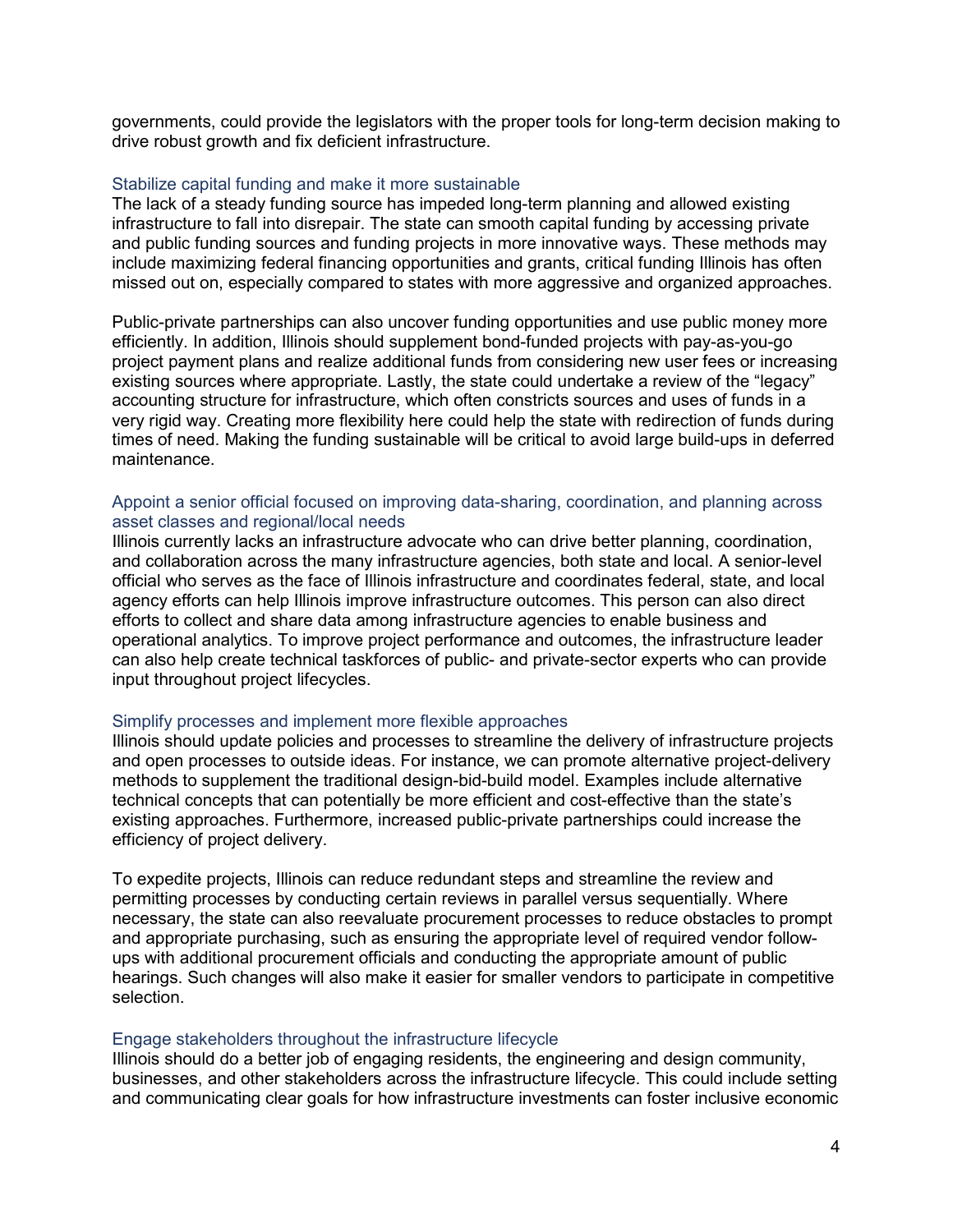growth and accessibility; coordinated communications with the public on infrastructure value, needs, and challenges; and ongoing communication during project execution. When residents are made aware of the benefits from infrastructure investments, public support grows and even user fees can increase. Similarly, Illinois could consider creating better channels for listening to residents and their needs.

In addition to the above, the state can involve the engineering community earlier in the process and tap its expertise to improve planning and execution. Not only will earlier and deeper involvement with engineers result in quicker "shovel-readiness," project outcomes could be expected to improve as the result of broad input from engineers.

# 2) Develop foundational digital infrastructure

Widely available high-speed broadband is critical to attract economic development and foster digital literacy. Furthering that goal requires action in several areas.

# Enable foundational digital infrastructure

Illinois can do more to support digital infrastructure by investing in high-speed internet access in all state buildings, including public hospitals and universities. To spread the reach of broadband, Illinois should identify priority areas for broadband delivery and channel service through a designated office such as the Department of Commerce and Economic Opportunity. In the process, the state can help telecommunications providers overcome public right-of-way regulations that make it more difficult for digital conduits to be included during road construction.

Furthermore, improved digital accessibility in state infrastructure—such as audible websites and accessible screen readers in state buildings—can make public spaces more inclusive. Beyond the economic and structural advantages that come from expanded digital infrastructure, these investments also increase accessibility for residents of all abilities.

# Drive adoption of digital services

Supporting digital infrastructure across Illinois should include supporting suppliers and purchasers in areas of the state that may be hard to do business. For example, the state could create a cooperative purchasing program for rural broadband providers to decrease the cost of digitization in certain regions. In addition, the state could look into provide matching infrastructure funding (in addition to the FCC grants) to cover underserved and rural areas.

# Prepare infrastructure for emerging technologies

The whole world is seeing significant shifts across the digital ecosystem and Illinois must fight to keep up. The state should consider updating policies to reduce hurdles to test and build emerging technologies such as 5G internet and autonomous vehicles. Digital labs supported by public-private partnerships can test new technologies and help the state plan for future infrastructure needs.

# 3) Expand procurement and supplier diversity

While an equitable procurement and supplier diversity process should be the norm for our state, it is clear Illinois continues to fall short. It is essential that this administration commits to an inclusive process and will make key changes that are long overdue. These initiatives include a few key approaches.